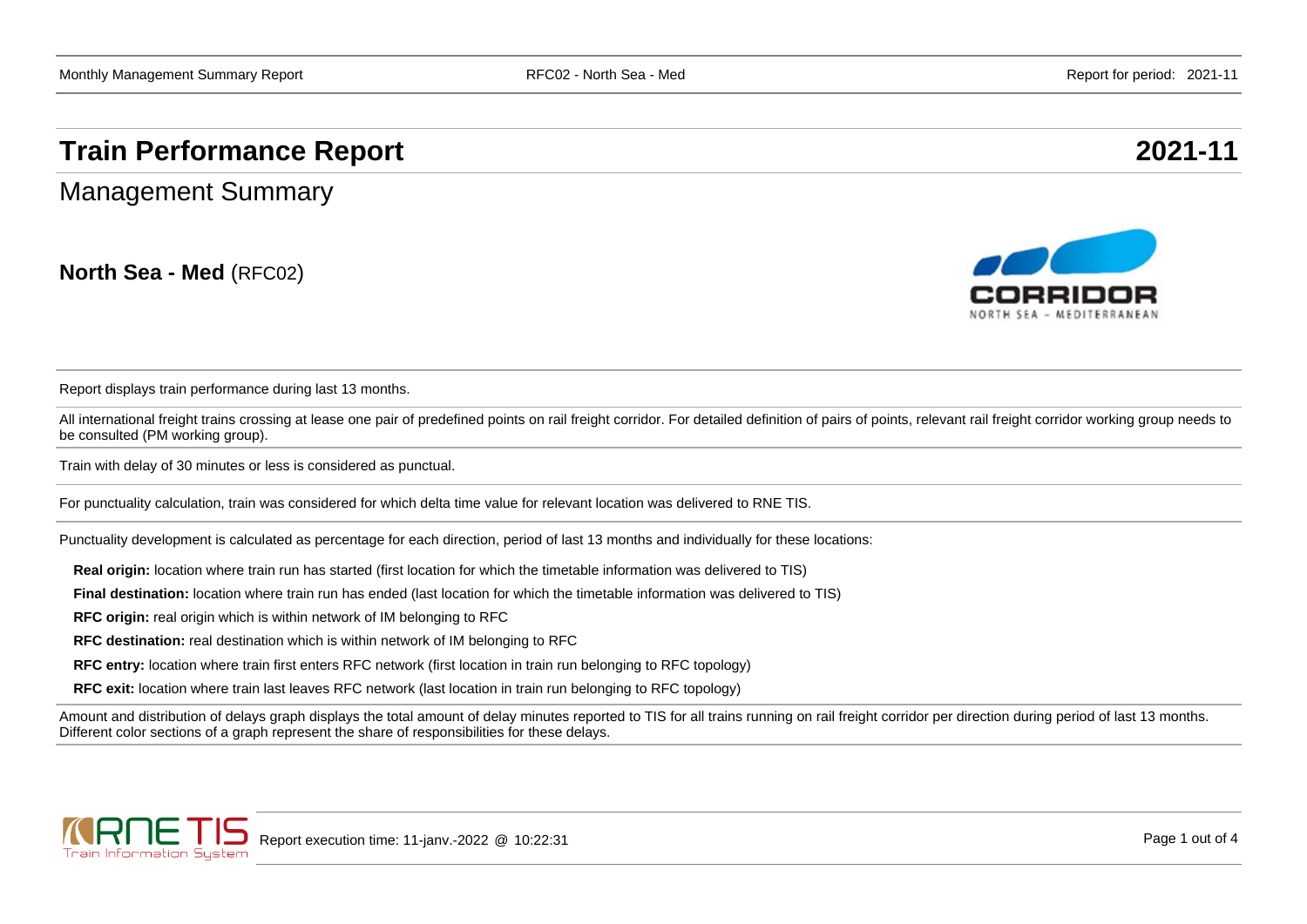Train Information System

2021-10

2021-10

2021-10

2021-11

2021-11





2021-11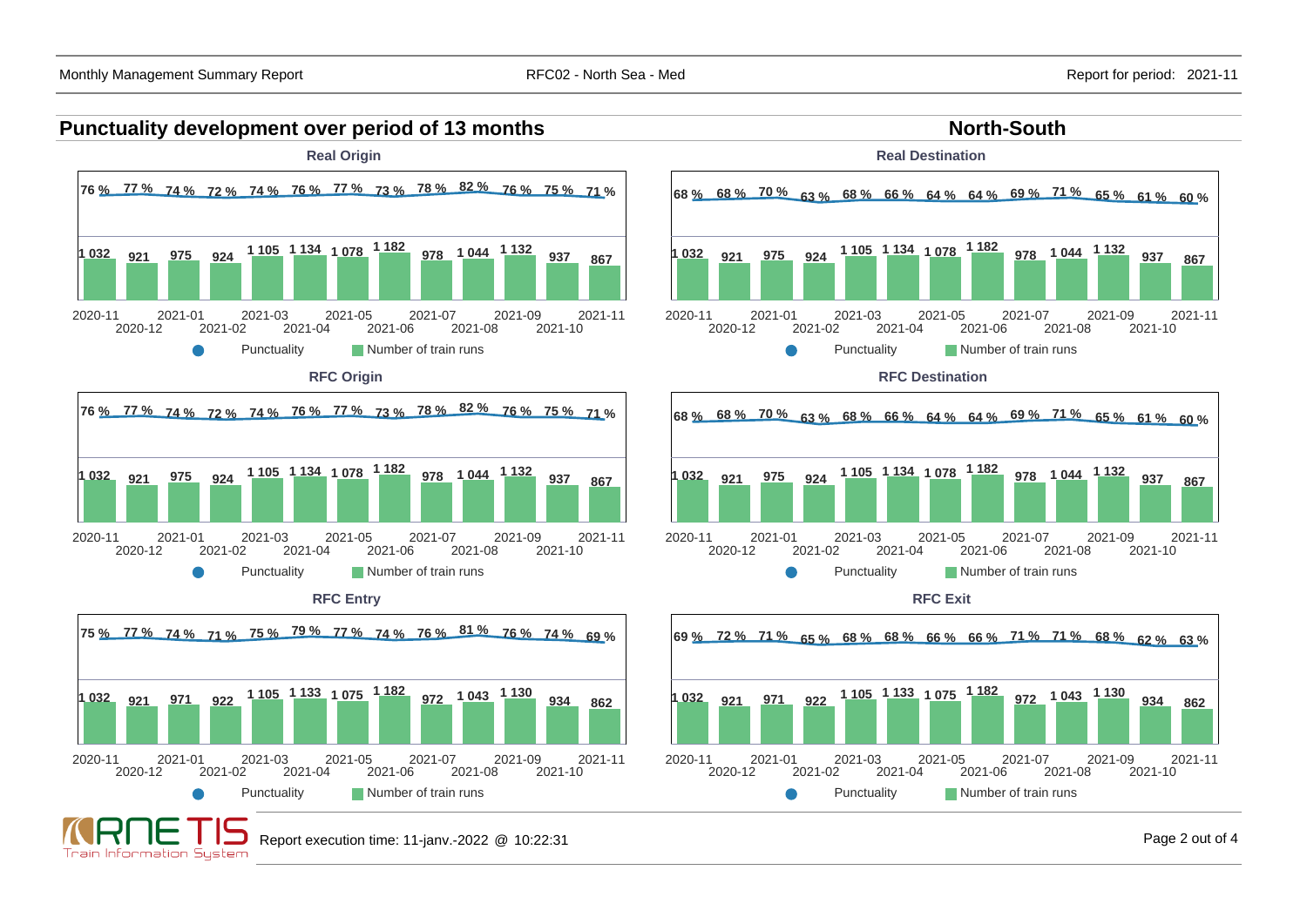Train Information Sustem

## **Punctuality development over period of 13 months South-North South-North**

![](_page_2_Figure_4.jpeg)

Punctuality **Number of train runs** 

![](_page_2_Figure_6.jpeg)

**Real Destination**

![](_page_2_Figure_7.jpeg)

![](_page_2_Figure_8.jpeg)

**RFC Exit**

![](_page_2_Figure_10.jpeg)

Report execution time: 11-janv.-2022 @ 10:22:31 Page 3 out of 4